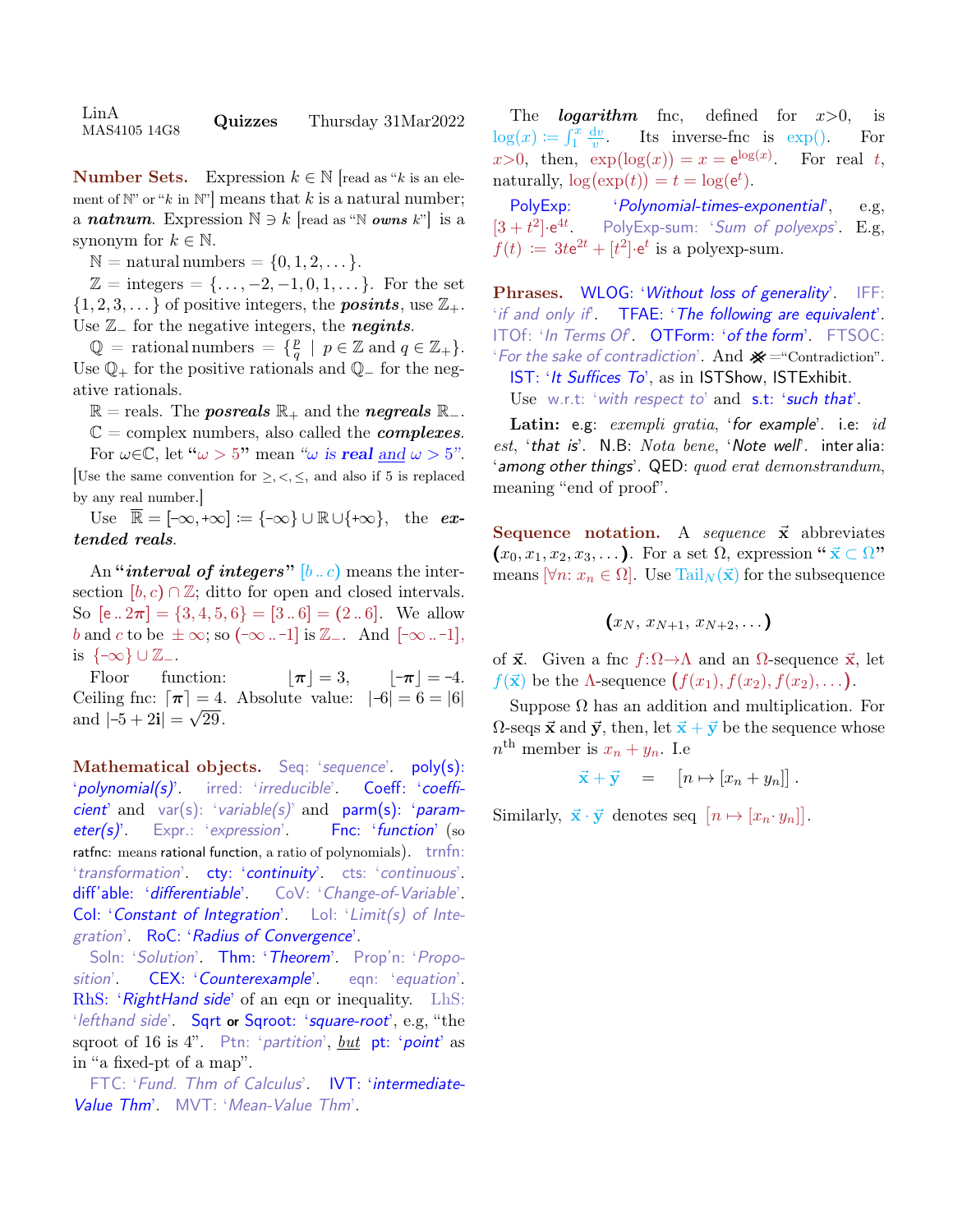## LinA quizzes during Add/Drop

*These do not count for a grade.*

**DNC1:**<sup>Mon.</sup> The **slope** of line  $3[y-5] = 2[x-2]$  is ... Point  $(-4, y)$  lies on this line, where  $y=$ 

Quadratic  $15x^2 + 23x + 6 = [Ax - \alpha] \cdot [Bx - \beta]$ , for numbers  $A = \dots, \alpha = \dots, B = \dots, \beta = \dots \dots$ 

**Q3:** 
$$
\begin{bmatrix} \text{Fri.} \\ 14 \text{ Jan} \end{bmatrix}
$$
 Matrix-product  $\begin{bmatrix} 2 & -3 \\ 4 & 5 \end{bmatrix} \cdot \begin{bmatrix} 7 & w \\ 2 & 1 \end{bmatrix} = \begin{bmatrix} 1 & 0 & 0 \\ 0 & 1 & 1 \end{bmatrix}$ 

**Q4:** 
$$
\begin{aligned}\n\text{Q4:} &\text{True.} \\
\text{18 Janks} \in \mathbb{R}. \text{ So } \frac{1}{2+3i} = \qquad \qquad \text{+i.} \\
\text{Thus } &\text{Im}\left(\frac{5-i}{2+3i}\right) = \qquad \qquad \text{.} \\
\text{By the way, } |5-3i| = \qquad \qquad \text{.} \\
\text{25.} &\text{26.} \\
\text{26.} &\text{27.} \\
\text{27.} &\text{28.} \\
\text{28.} &\text{29.} \\
\text{20.} &\text{20.} \\
\text{21.} &\text{21.} \\
\text{22.} &\text{22.} \\
\text{23.} &\text{23.} \\
\text{24.} &\text{24.} \\
\text{25.} &\text{25.} \\
\text{26.} &\text{27.} \\
\text{27.} &\text{28.} \\
\text{28.} &\text{29.} \\
\text{29.} &\text{20.} \\
\text{20.} &\text{21.} \\
\text{21.} &\text{22.} \\
\text{22.} &\text{23.} \\
\text{24.} &\text{25.} \\
\text{25.} &\text{26.} \\
\text{26.} &\text{27.} \\
\text{27.} &\text{28.} \\
\text{28.} &\text{29.} \\
\text{29.} &\text{20.} \\
\text{20.} &\text{21.} \\
\text{21.} &\text{22.} \\
\text{22.} &\text{23.} \\
\text{24.} &\text{24.} \\
\text{25.} &\text{25.} \\
\text{26.} &\text{26.} \\
\text{27.} &\text{27.} \\
\text{28.} &\text{29.} \\
\text{29.} &\text{20.} \\
\text{20.} &\text{21.} \\
\text{21.} &\text{22.} \\
\text{22.} &\text{23.} \\
\text{24.} &\text{25.} \\
\text{25.}
$$

## LinA [2022g] quizzes

## *These count!*

(Recall, the lowest MQ score is dropped. In consequence, there is no make-up for the first missed MQ.)

 $\mathbf{Q1:}\begin{array}{l} \mathbf{Tue.} \\ \mathbf{11.} \mathbf{Jan} \end{array}$  Jake Park's office-hour desk is in

| Narnia | Oz | Lit403(NE) |
|--------|----|------------|
|--------|----|------------|

Line  $y = Mx + B$  is orthogonal to  $y = \frac{1}{5}x + 2$  and owns (4, 10). So  $M = \text{and } B = \text{...}$ 

**Q2:**  $\frac{\text{Wed.}}{12 \text{ Jan}}$  The four solutions to  $[y-2] \cdot y \cdot [y+2] = -1/y$ are  $y =$ 

. . . . . . . . . . . . . . . . . . . . . . . . . . . . . . . . . . . . . . . . . . . . . . .

*Hint:* Apply the Quadratic Formula to  $y^2$ .

**Q5:** Tue. Collection  $\mathcal{B} := \left\{ x^3 - 2x^2 + 1, 4x^2 - x + 3, 3x - 2 \right\}$ generates VS  $P_3(\mathbb{R})$ .  $\qquad \qquad \mathcal{T} \qquad \mathcal{F}$ 

In VS V, collection  $\mathcal{C} := {\mathbf{v}_1, \mathbf{v}_2, \dots, \mathbf{v}_8}$  is LD. Then each  $\mathbf{v}_j$  lies in  $\text{Spn}(\mathcal{C}\setminus{\{\mathbf{v}_j\}})$ . T F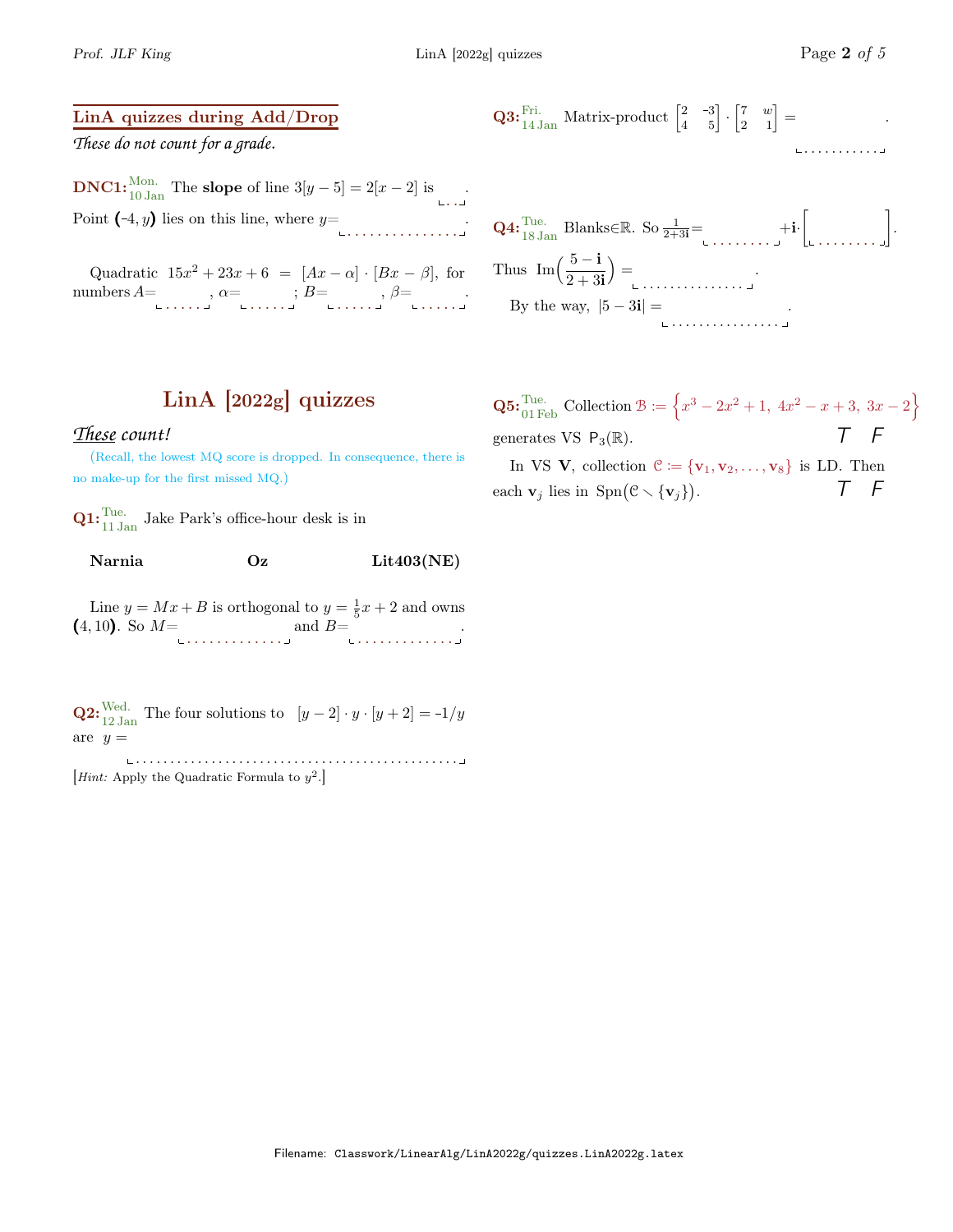$\mathbf{Q6:}^{\text{Fri.}}_{11 \text{ Feb}} \text{VS} \quad \mathbf{V} \coloneqq \text{MAT}_{4\times 4}(\mathbb{R}) \quad \text{is a 16-dim'al } \mathbb{R}\text{-VS}.$ Define lin.trn  $D: V \rightarrow V$  by  $D(M) := M + M^t$ . . Then Nullity $(D) =$ . . . . . . . . And  $\text{Rank}(D) =$ . . . . . . . . The trn  $U: V \rightarrow V$  by  $U(M) := M^2$  is: Circle best

 $\overline{a}$ Not-affine Linear Affine (but not linear)

**Q7:**  ${}_{18}^{Fri.}$  Let T: $\mathbb{R}^2$  rotate the plane CCW by 60 $^{\circ}$ , then vertically stretch by a factor of 8. W.r.t the std basis,



 $\mathbf{Q8:}\frac{\text{True}}{22 \text{ Feb}}$  Suppose  $\textsf{T:V}\mathord{\rightarrow}\textsf{W}$  is a VS-isomorphism between finite dim'al VSes. Subspace  $V_0 \subset V$  has dimension m. Then  $\mathrm{Dim}(\mathsf{T}(\mathbf{V}_0)) =$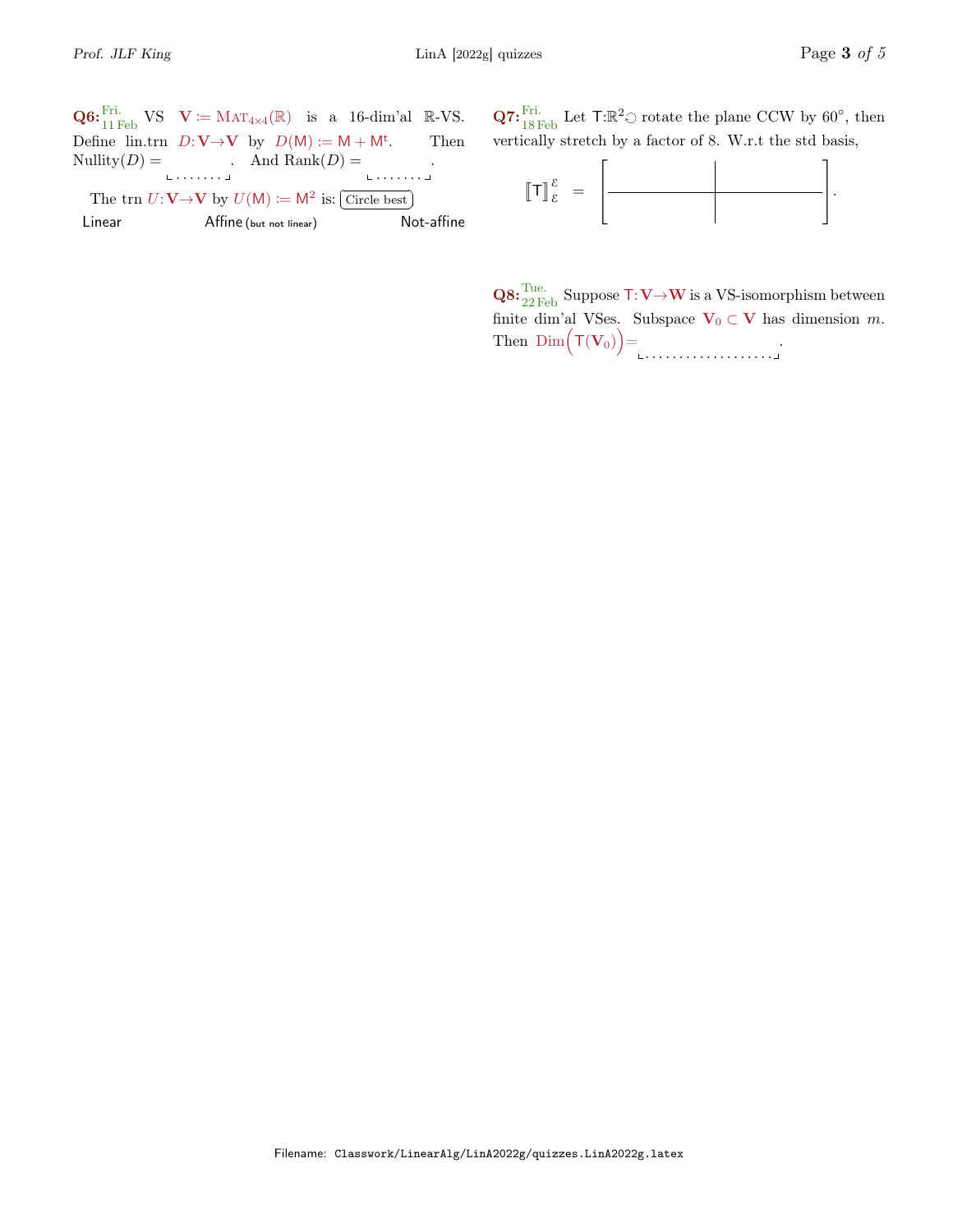

[Write your answer using symmetric residues.]

|                                                                                                                                                                               | $\mathbf{QA:}^{\text{Tue.}}_{01 \text{ Mar}} \text{Det}(A) = \n\begin{bmatrix}\n\mathbf{A:}^{\text{Tue.}} \\ \mathbf{A:}^{\text{Tue.}} \\ \mathbf{A:}^{\text{Tue.}}\n\end{bmatrix}$ |  |  |  |  |  |  |  |
|-------------------------------------------------------------------------------------------------------------------------------------------------------------------------------|-------------------------------------------------------------------------------------------------------------------------------------------------------------------------------------|--|--|--|--|--|--|--|
|                                                                                                                                                                               |                                                                                                                                                                                     |  |  |  |  |  |  |  |
|                                                                                                                                                                               |                                                                                                                                                                                     |  |  |  |  |  |  |  |
|                                                                                                                                                                               |                                                                                                                                                                                     |  |  |  |  |  |  |  |
|                                                                                                                                                                               |                                                                                                                                                                                     |  |  |  |  |  |  |  |
| for Q-matrices<br>$A := \begin{bmatrix} 19 & 22 & 7 \\ 0 & 8 & 0 \\ 0 & 9 & 0 \end{bmatrix}$ and $B := \begin{bmatrix} 0 & 11 & 0 \\ 12 & 2 & 7 \\ 0 & 3 & 0 \end{bmatrix}$ . |                                                                                                                                                                                     |  |  |  |  |  |  |  |
|                                                                                                                                                                               |                                                                                                                                                                                     |  |  |  |  |  |  |  |